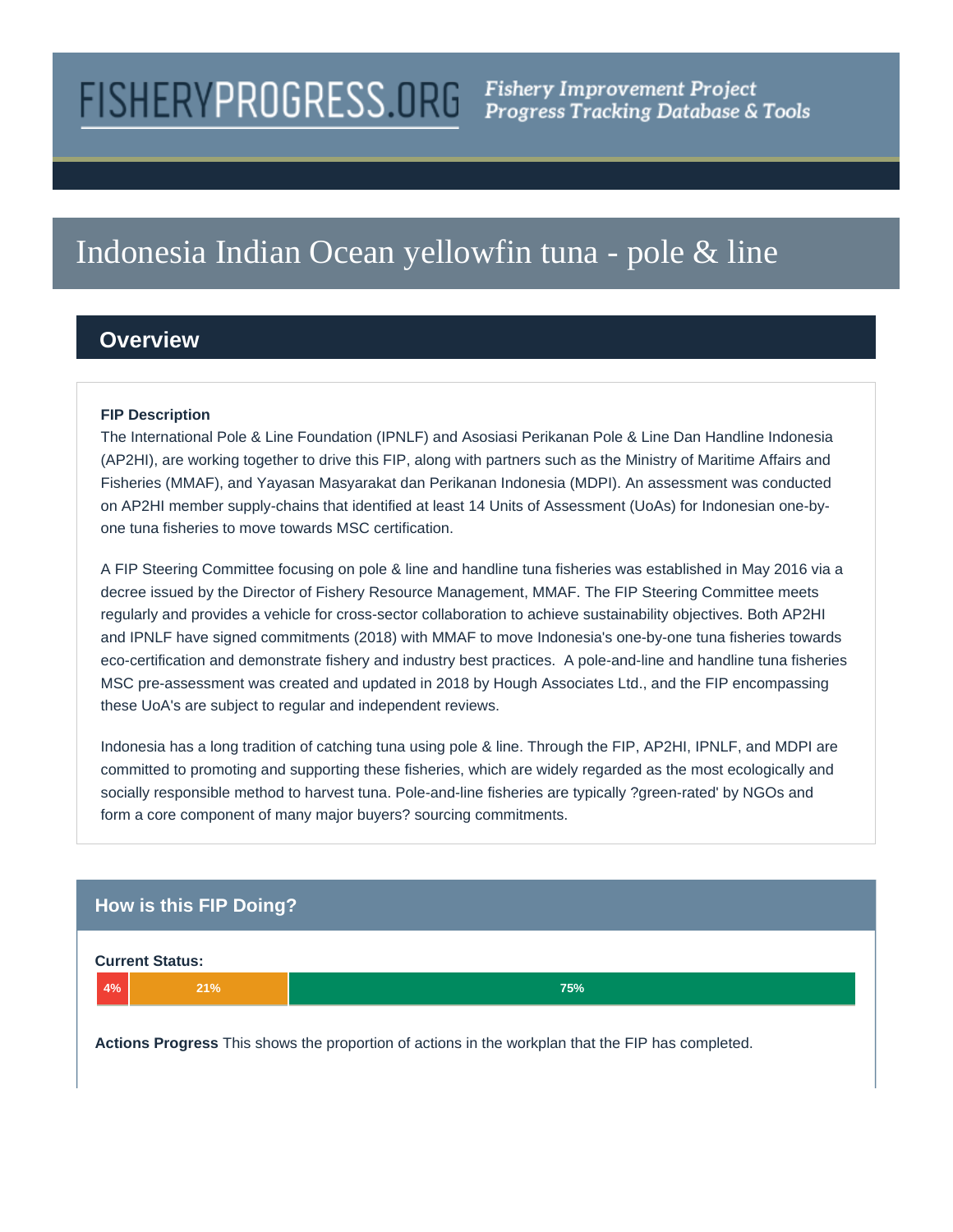**Actions Overview** This shows the proportion of actions that are behind schedule, on track,completed, or not yet started.

| <b>Behind</b> | <b>On Track</b> | <b>Complete</b> | 'Future |
|---------------|-----------------|-----------------|---------|
| 13%           | 25%             | 63%             | 0%      |

**Red Indicator Progress** This shows the proportion of actions specifically addressing red indicators that are behind schedule, on track, completed, or not yet started. This helps users understand the progress the FIP is making on the biggest challenges in the fishery.

| Behind ˈ | On Track | Complete | <b>Future</b> |
|----------|----------|----------|---------------|
| 0%       | 100%     | 0%       | $0\%$         |

#### **FIP Progress Rating**

A - Advanced Progress

#### **FIP Objective(s)**

This fishery improvement effort seeks to achieve the following objectives by the end of 2023:

- 1. Follow the work plan developed in order to transition Indonesian one-by-one tuna fisheries to MSC Full Assessment within the prescribed 5-years;
- 2. Establish and promote industry best practices for Indonesian one-by-one tuna fisheries;
- 3. Support cross-sectorial collaboration that advances the implementation of national and regional sustainable management measures;
- 4. Increase transparency of Indonesian one-by-one tuna fishery supply chains;
- 5. Improve market demand and market access for Indonesia's one-by-one tuna fisheries;
- 6. Demonstrate the benefits of well-managed fisheries that support the livelihoods of coastal communities and sustainable businesses.

#### **FIP Type**

Comprehensive

#### **FIP Stage**

Stage 4: Improvements in Fishing Practices or Fishery Management

#### **Start and Projected End Dates**

November, 2017 - June, 2023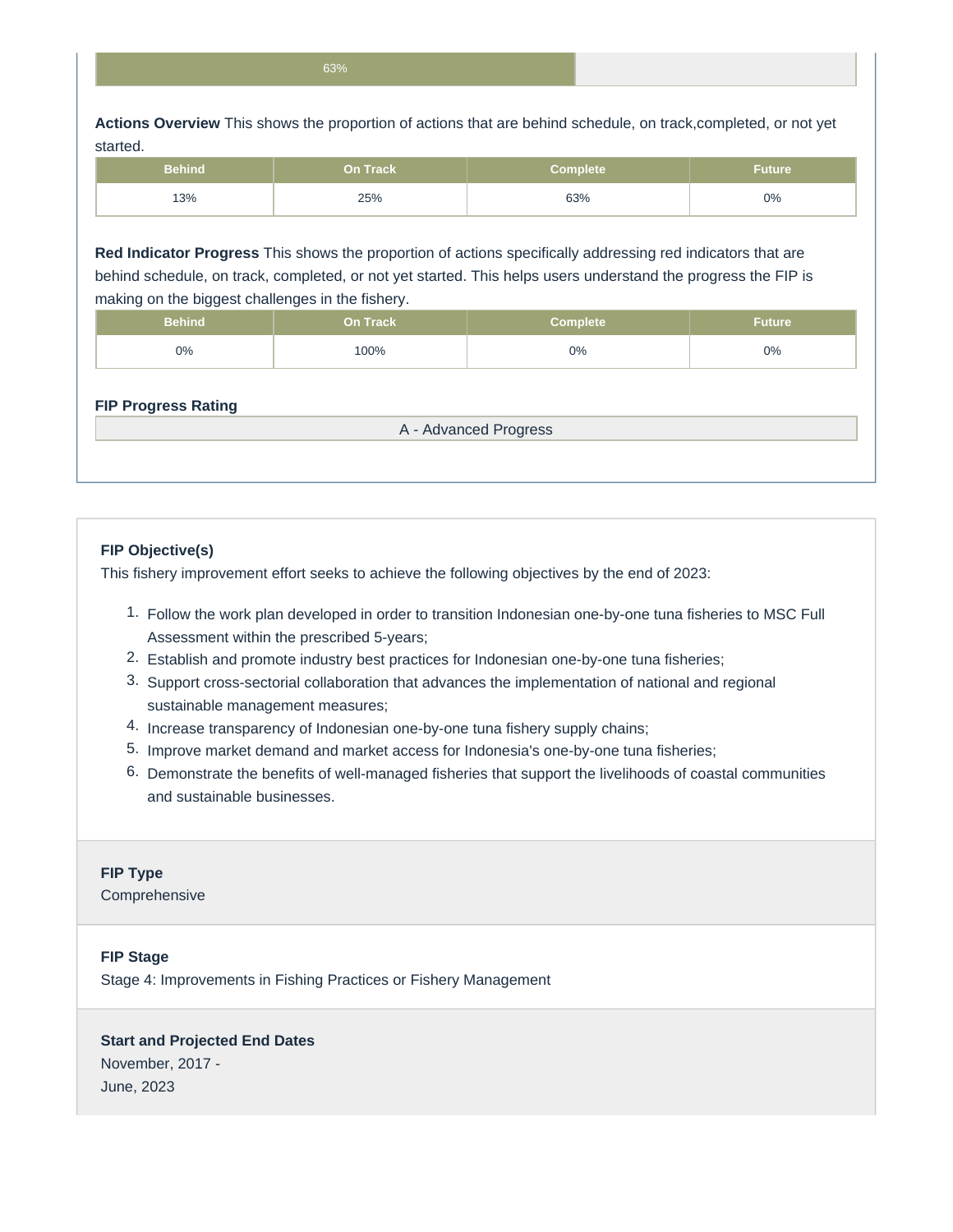#### Species

Common Name Yellowfin Tuna Scientific Name Thunnus albacares [Buying Guide Link Image](https://fishchoice.com/buying-guide/yellowfin-tuna)

[Yellowfin Tuna](https://fishchoice.com/buying-guide/yellowfin-tuna) [Buying Guide](https://fishchoice.com/buying-guide/yellowfin-tuna)

Gear Type

[Pole](https://fisheryprogress.org/product-and-gear-type/pole)

#### Location

FAO Major Fishing Area

[Area 57 \(Indian Ocean, Eastern\)](https://fisheryprogress.org/fao-major-fishing-areas/area-57-indian-ocean-eastern)

Exclusive Economic Zones

**Country** 

Indonesia

Geographic Scope

Fishery management area 573

IOTC Regional Fisheries Management Organization (RFMO)

Estimated Total FIP Landings 1740 metric tons

FIP Leads